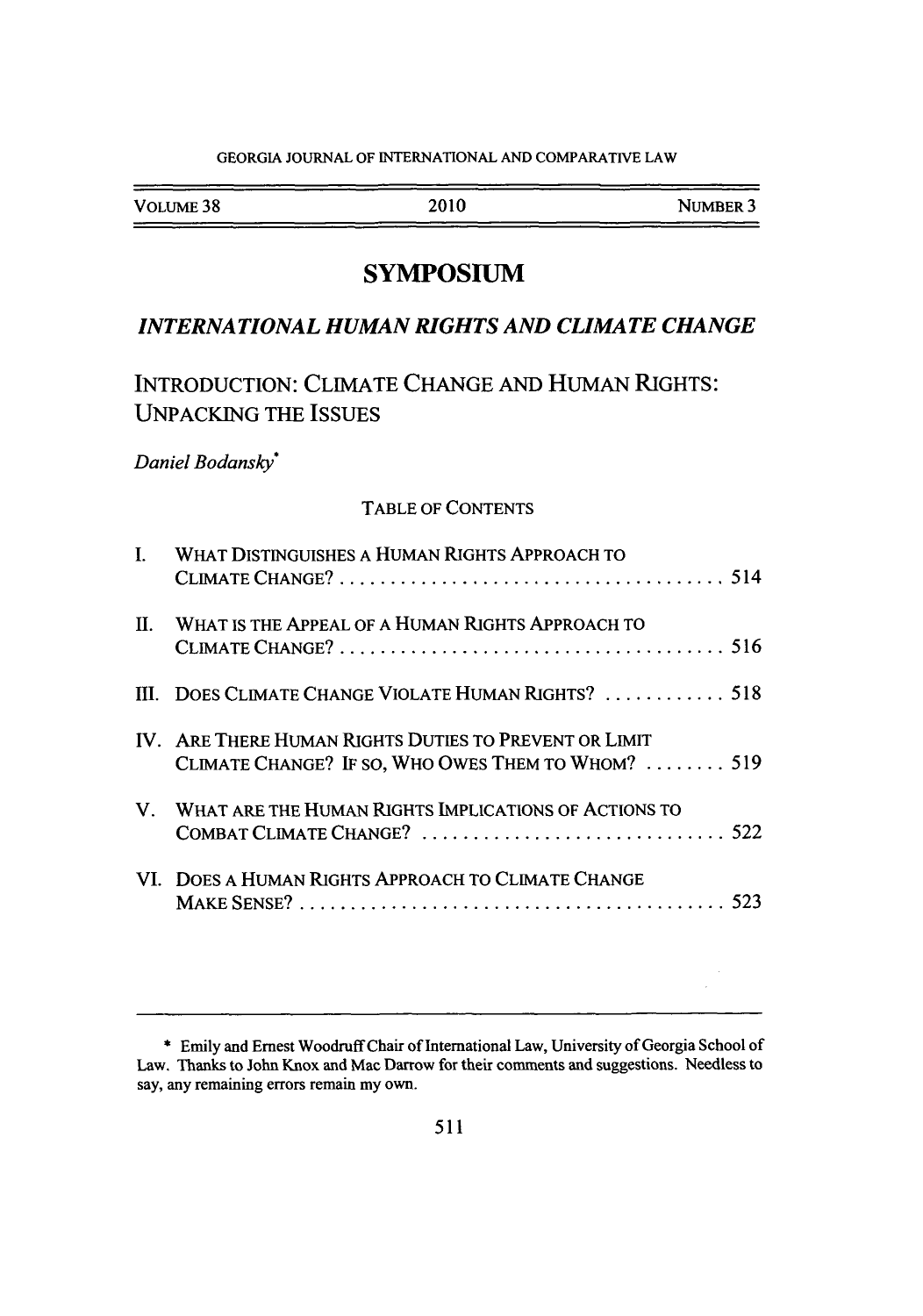Global warming is expected to contribute to many human wrongs: disease, malnutrition, and flooding of coastal communities, to name a few.<sup>1</sup> But does every human wrong violate a human right? Should we conceptualize climate change not only as an environmental problem—the preeminent one of our time-but also as a human rights violation?

Since climate change first emerged as an international issue in the mid-1980s, it has been addressed primarily through inter-state negotiations, aimed at reaching agreement on reciprocal cuts in national greenhouse gas emissions. In the 1990s, these negotiations seemed to be making progress. States adopted the UN Framework Convention on Climate Change<sup>2</sup> (UNFCCC) in 1992 and the Kyoto Protocol3 five years later, which called for emission reductions by developed countries of roughly 5%, as the first of what was envisioned as a series of sequential cuts. But over the last decade, the UNFCCC negotiations have seemingly stalled, a perception reinforced by the failure of the recent Copenhagen Conference to adopt a new legal instrument. Although world leaders did negotiate a political agreement—the Copenhagen Accord—critics argue that the Accord delivers far too little by way of emissions cuts and, in any event, is non-binding and therefore likely to be ineffective.<sup>4</sup> Whether right or wrong, this pessimistic perspective on the process of inter-state negotiations has spurred the search for alternatives, including human rights approaches to climate change.

Over the last several years, interest has grown tremendously in the subject of climate change and human rights.<sup>5</sup> Litigators have begun to bring claims

<sup>&</sup>lt;sup>1</sup> For a general description of the impacts of climate change, see INTERGOVERNMENTAL PANEL ON CLIMATE CHANGE [IPCC], CLIMATE CHANGE 2007: IMPACTS, **ADAPTATION AND** VULNERABILITY (2007). For impacts on the United States, see U.S. GLOBAL CHANGE RES. PROGRAM, GLOBAL CLIMATE CHANGE IMPACTS IN THE UNITED STATES (Thomas R. Karl et al. eds., 2009).

<sup>2</sup>United Nations Framework Convention on Climate Change, *opened for signature* May 9, 1992, S. TREATY Doc. NO. 102-38, 1771 U.N.T.S. 107.

**<sup>&#</sup>x27;** Kyoto Protocol to the United Nations Framework Convention on Climate Change, Dec. **11,** 1997, 37 I.L.M. 22 (1998).

<sup>4</sup> For a more positive assessment of the Copenhagen Accord, see Daniel Bodansky, *The Copenhagen Climate Change Conference* - *A Post-Mortem,* 104 AM. J. INT'L L. (forthcoming 2010).

<sup>&</sup>lt;sup>5</sup> This literature is part of a broader literature on human rights and the environment that has proliferated over the last fifteen years. *See generally* SVITLANA KRAVCHENKO & JOHN E. BONINE, HUMAN RIGHTS AND THE ENVIRONMENT: CASES, LAW, AND POLICY (2008) (providing a collection of international and national court cases on human rights and the environment); HUMAN RIGHTS APPROACHES TO ENVIRONMENTAL PROTECTION (Alan E. Boyle & Michael R. Anderson eds., 1996) (providing a collection of essays on human rights approaches to environmental protection).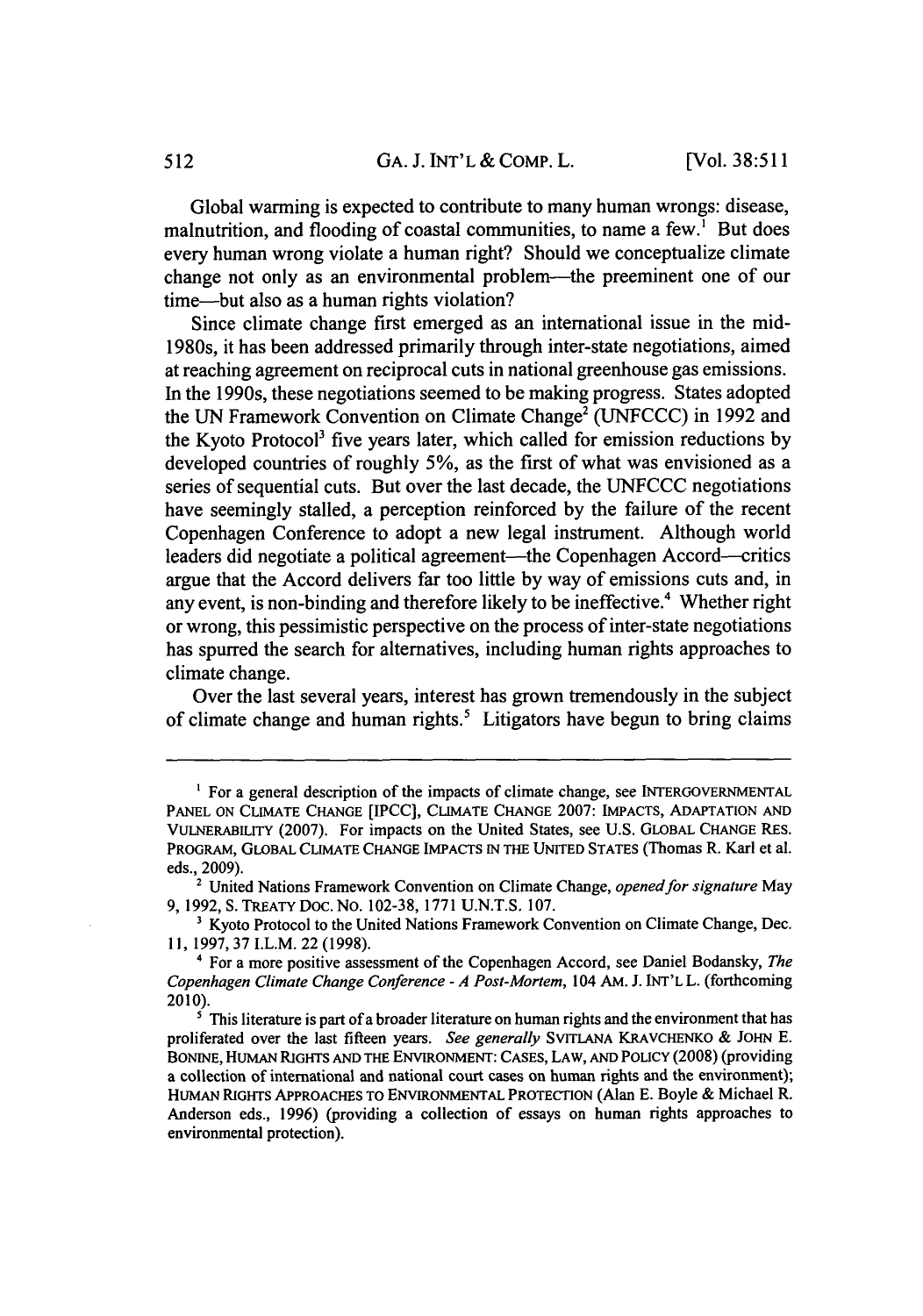asserting that climate change is responsible for human rights violations.<sup>6</sup> The UN Human Rights Council has adopted several resolutions on climate change and requested the High Commissioner on Human Rights to produce a report on the subject, which was published in  $2009$ .<sup>7</sup> Additionally, the academic community has examined the theoretical and practical issues involved.'

Proposals to treat climate change as a human rights problem raise many fundamental questions. Theoretically, what does it mean to conceptualize climate change in human rights terms? How would a human rights approach differ from treating climate change as an environmental, economic, or scientific problem? Descriptively, what does human rights law say about climate change and, conversely, what does climate change law say about human rights? Normatively, does it make sense to approach climate change as a human rights issue? What are the pros and cons?

This symposium issue of the *Georgia Journal of International and Comparative Law* represents an important contribution to the emerging scholarship on climate change and human rights, with articles by leading experts from around the country. Keynote speaker Professor Thomas Pogge, a professor of philosophy and international affairs at Yale University, considers the broad implications of climate change for human rights in the context of world poverty.<sup>9</sup> Marc Limon, Counselor of the Permanent Mission of the Repulic of the Maldives to the UN office in Geneva, examines the treatment of the subject within the United Nations system.<sup>10</sup> Professor Naomi Roht-Arriaza

**<sup>6</sup>** The most prominent example was a claim submitted in 2005 in the Inter-American Commission on Human Rights against the United States on behalf of Inuits, asserting that global warming was causing violations of their rights to life, health, culture, and subsistence. Petition to the Inter American Commission on Human Rights Seeking Relief from Violations Resulting from Global Warming Caused by Acts and Omissions of the United States (Dec. 7, 2005), *available* athttp://www.earthjustice.org/library/legaldocs/petition-to-the-inter-american-commi ssion-on-human-rights-on-behalf-of-the-inuit-circumpolar-conference.pdf.

**<sup>&#</sup>x27;** U.N. Human Rights Council [UNHRC], *Report of the Office of the United Nations High Commissioner for Human Rights on the Relationship between Climate Change and Human Rights,* U.N. Doc. A/HRC/l0/61 (Jan. 15, 2009).

*<sup>8</sup> See, e.g.,* HUMAN RIGHTS **AND** CLIMATE CHANGE (Stephen Humphreys ed., 2010) (examining questions raised by climate change policies); John H. Knox, *Climate Change and Human Rights Law,* 50 VA. J. INT'L L. 163 (2009) (addressing duties human fights law imposes with respect to climate change); Eric A. Posner, *Climate Change and International Human Rights Litigation: A Critical Appraisal,* 155 U. PA. L. REV. 1925 (2007) (questioning whether international human rights litigation would lead to a desirable outcome); Amy Sinden, *Climate Change and Human Rights,* 27 J. LAND RESOURCES & ENVTL. L. 255 (2007).

**<sup>9</sup>** Thomas Pogge, *Poverty, Climate Change, and Overpopulation,* 38 GA. J. INT'L & COMP. L. 525 (2010). **<sup>10</sup>**Marc Limon, *Human Rights Obligations and Accountability in the Face of Climate*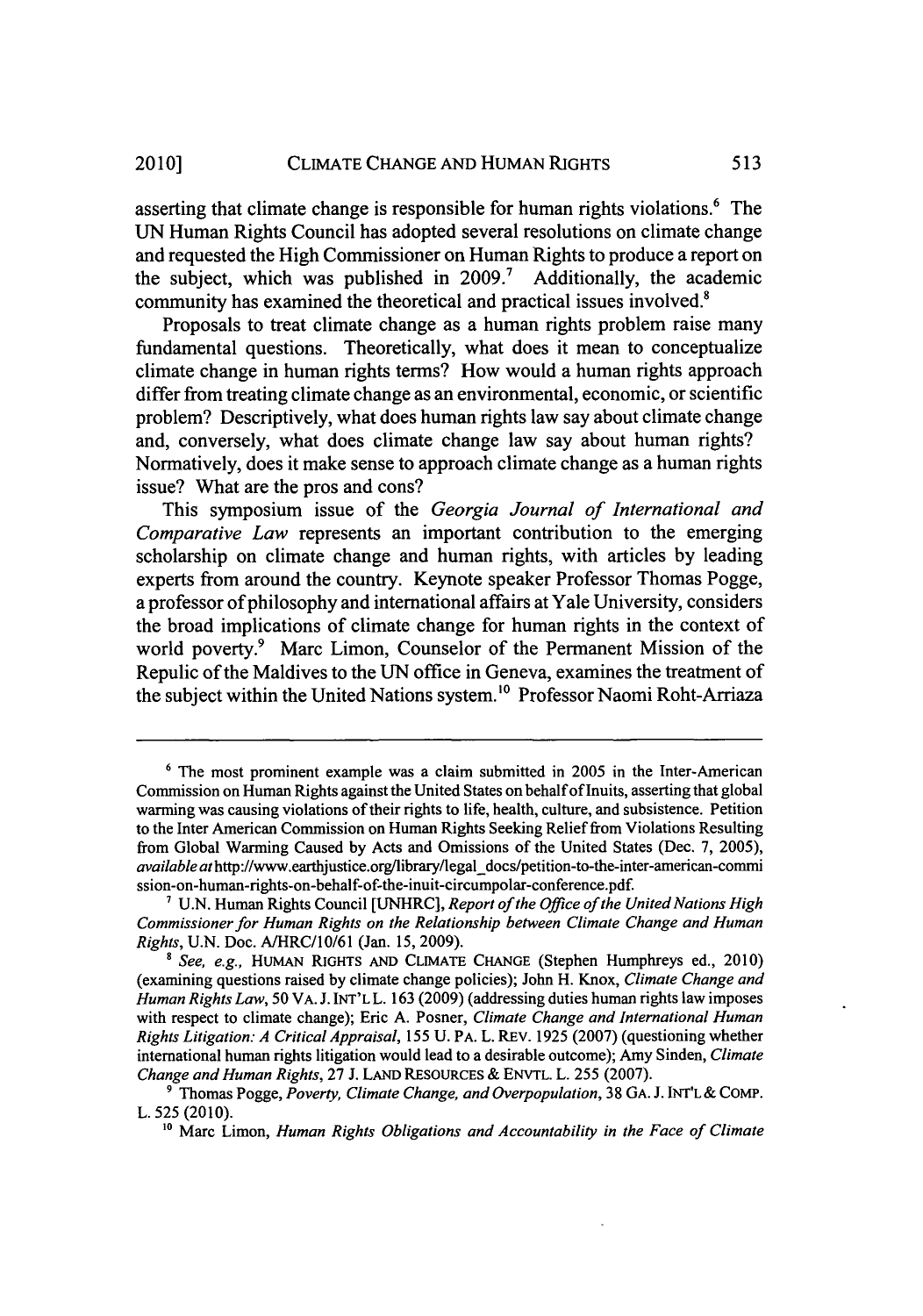of the University of California Hastings Law School considers the human rights implications of measures undertaken by states in response to climate change." University of Oregon School of Law Professor Svitlana Kravchenko focuses on procedural rights concerning access to information and public participation.<sup>12</sup> Professor Rebecca Bratspies of the City University of New York School of Law looks at the role of human rights norms in domestic<br>regulatory decision-making. Finally, Edward Cameron examines the Finally, Edward Cameron examines the development of a human rights-based approach to addressing climate change, assessing the usefulness of such an approach in shaping effective policy responses and informing economic development.<sup>13</sup> In this brief introductory essay, I seek to map out the overarching distinctions and questions, in order to frame the more detailed studies that follow.

# I. WHAT DISTINGUISHES A HUMAN RIGHTS APPROACH TO CLIMATE CHANGE?

Despite the hullabaloo about climate change and human rights, it is not completely clear as to how much and in what way a human rights perspective on climate change differs from an environmental perspective. The policy debate about climate change has always focused on its human impacts—the harms to coastal communities, drought-prone areas, agriculture, human health, and human welfare more generally. What, if anything, does a human rights approach add to our understanding of the issues and choices involved?

For example, is human rights law more absolutist than environmental law? Do human rights serve as trumps, rather than merely as factors that must be balanced along with other costs and benefits in the policy equation? Do they have "lexical priority," as some philosophers put it?<sup>14</sup> Perhaps so in the case of civil and political rights-although even some civil and political rights can be derogated from in times of national emergency, reflecting a less-thanabsolutist approach.<sup>15</sup> In any event, economic and social rights clearly do not

*Change,* 38 GA. **J. INT'L** & **COMP.** L. 543 (2010).

**<sup>&</sup>quot;** Naomi Roht-Arriaza, *"First Do No Harm ": Human Rights andEfforts to Combat Climate Change,* **38** GA. J. **INT'L & COMP.** L. **593** (2010).

*<sup>2</sup>* Svitlana Kravchenko, *Procedural Rights as a Crucial Tool to Combat Climate Change,* **38 GA. J. INT'L&** COmP. L. 613 (2010).

**<sup>13</sup>**Rebecca M. Bratspies, *The Intersection of International Human Rights and Domestic Environmental Regulation,* **38** GA. J. **INT'L &** CoMP. L. 649 (2010).

<sup>&</sup>lt;sup>14</sup> See, e.g., Simon Caney, *Climate Change, Human Rights and Moral Thresholds*, in HUMAN RIGHTS **AND CLIMATE CHANGE,** *supra* note 8, at 69, 73.

**<sup>&</sup>quot;** *See, e.g.,* International Covenant on Civil and Political Rights art. 4(1), *opened for*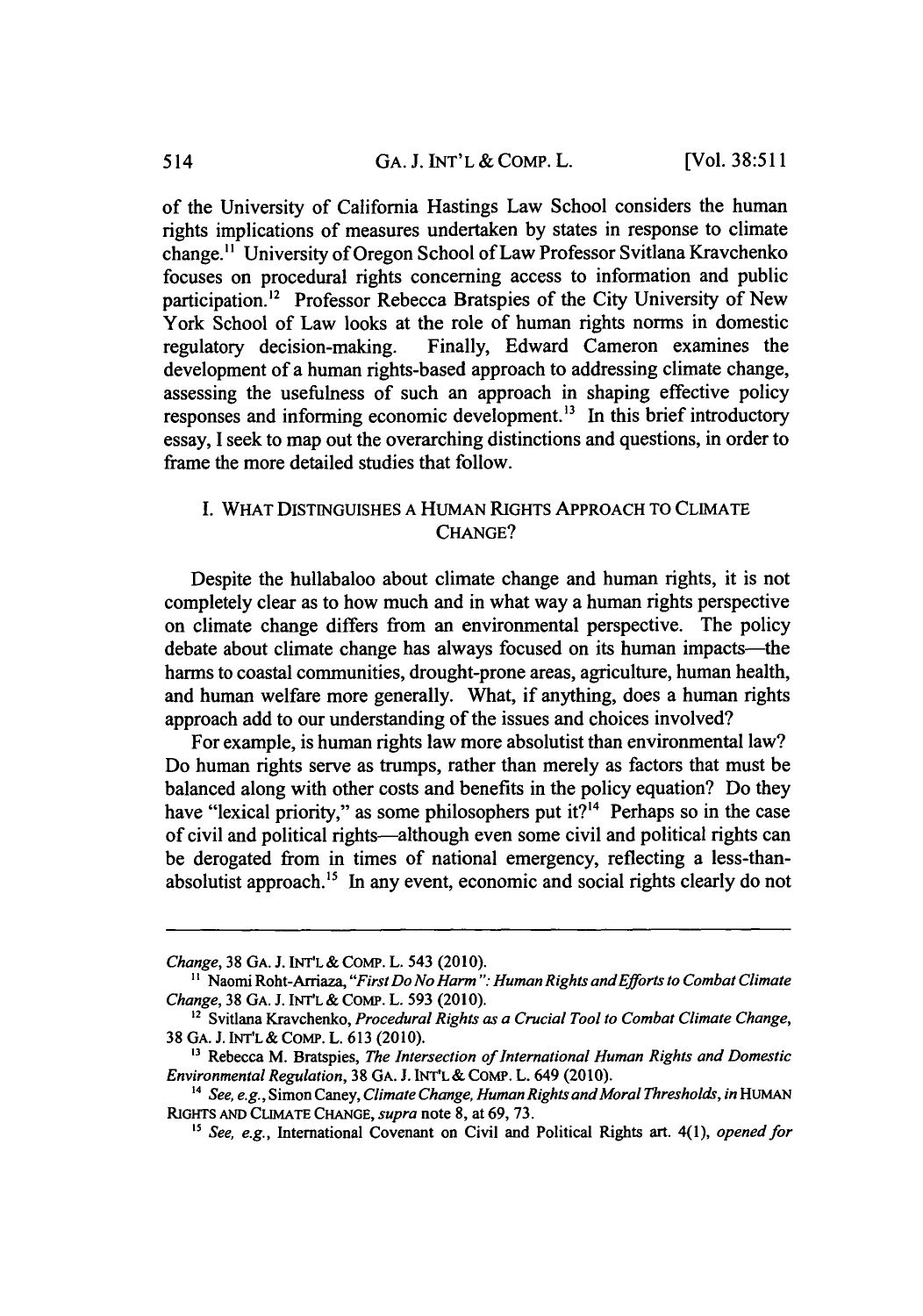always trump other priorities—that is why they must only be "progressively realized," rather than provided immediately. The relatively few environmental cases that have been decided thus far by international human rights tribunals recognize that "states have discretion within wide limits to determine how to strike the balance between environmental harm and the benefits of the activities causing it."<sup>16</sup> Conversely, environmental law itself sometimes takes a more absolutist stance by banning hazardous activities altogether, rather than balancing their costs and benefits.

Another feature of human rights law, sometimes characterized as distinctive, is its focus on thresholds.<sup>17</sup> Even if states have an obligation only to "progressively realize" environmental rights, there are minimum threshold levels to which people have a right and which states must therefore achieve. As Henry Shue states: "Basic rights are the morality of the depths. They specify the line beneath which no one is to be allowed to sink."<sup>18</sup> To the extent that climate change results in human rights violations, then different levels of emissions of greenhouse gases do not represent a continuum; instead, there is a maximum permissible level of emissions.

Again, however, an emphasis on thresholds does not distinguish human rights from environmental law. Environmental law also frequently defines minimum or maximum thresholds. For example, the UNFCCC defines its objective in terms of a maximum threshold level of greenhouse gas concentrations, above which dangerous climate change would occur.<sup>19</sup> The Copenhagen Conference supplements this concentration threshold with a temperature change threshold-that is, no more than  $2^{\circ}C$ .<sup>20</sup>

That said, human rights regimes do tend to be more legalistic in nature than international environmental regimes. Once an issue is conceived in terms of rights, it is removed from the political arena of competing interests and policies. Perhaps for this reason, the paradigmatic institution established by human rights treaties is the expert committee, composed largely of lawyers. In

*signature* Dec. 16, 1966, 1966 U.S.T. 521,999 U.N.T.S. 171 (allowing derogations "in time of public emergency which threatens the life of the nation and the existence of which is officially proclaimed").

<sup>&</sup>lt;sup>16</sup> Knox, *supra* note 8, at 196 (surveying the existing case law).

<sup>&</sup>lt;sup>17</sup> See Caney, *supra* note 14, at 72 (discussing moral thresholds in human rights law).

<sup>&</sup>lt;sup>18</sup> HENRY SHUE, BASIC RIGHTS: SUBSISTENCE, AFFLUENCE, AND U.S. FOREIGN POLICY 18 (2d ed. 1996).

<sup>19</sup> U.N. Framework Convention on Climate Change [UNFCCC], Fifteenth Conference of the Parties, Copenhagen, Den., Dec. 7-18, 2009, *Copenhagen Accord*, **1** 2, U.N. Doc. FCCC/CP/2009/L.7 (Dec. 18, 2009) (draft decision).

**<sup>20</sup>** *Id.* (recognizing that deep cuts in emissions are required "so as to hold the increase in global temperature below 2 degrees Celsius").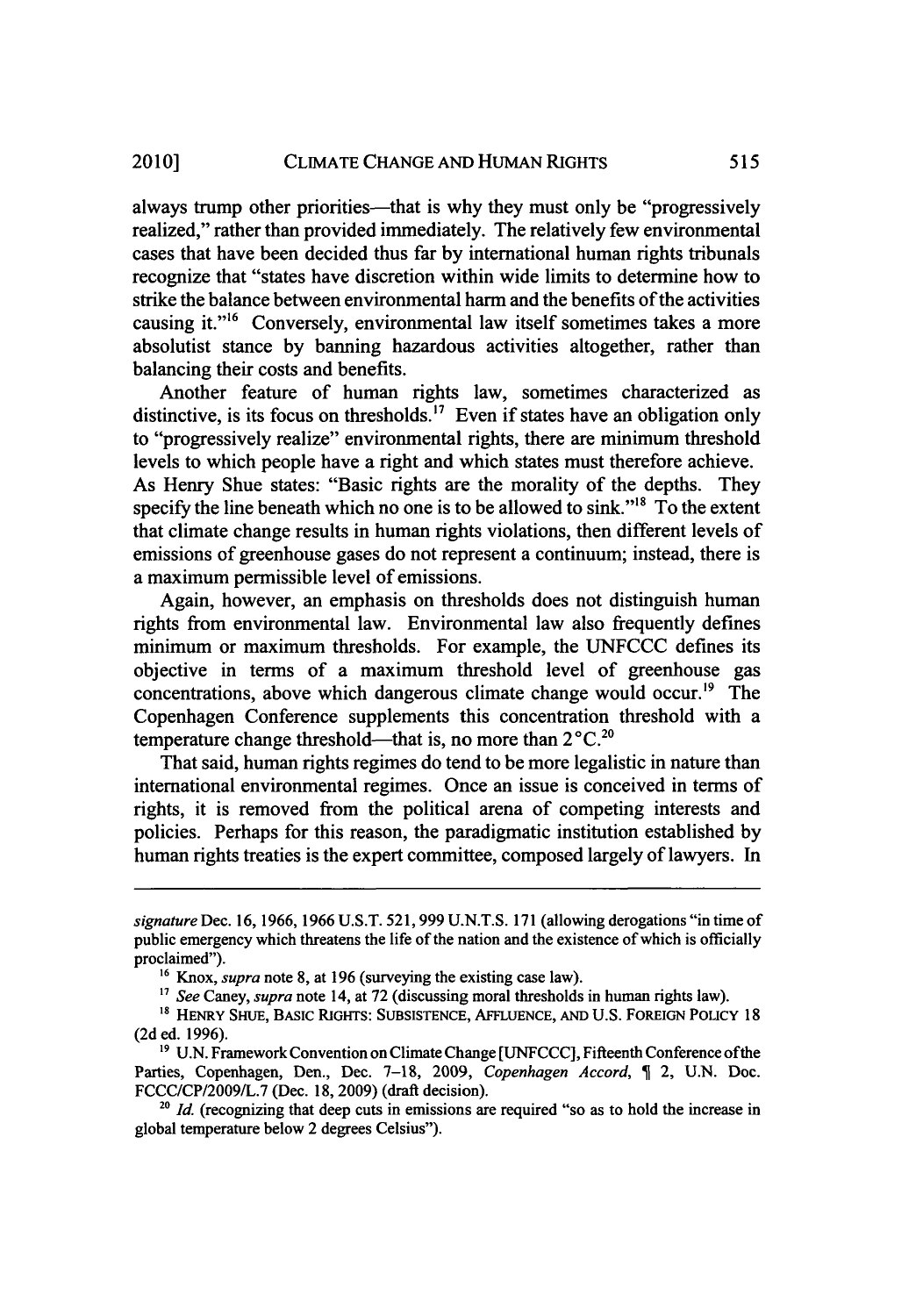contrast, the central institution established by international environmental agreements is the conference of the parties, whose primary task is political, namely to direct the implementation and evolution of the regime. Even the more specialized implementation committees established by some international environmental agreements are generally composed of government rather than independent experts, who tend to take a more political than strictly legal approach to compliance questions.

The more noticeably "political" character of international environmental regimes is reflected not only in their institutional and procedural arrangements, but also in their substantive obligations, which often reflect political compromises struck in order to achieve agreement. Of course, human rights agreements are also the product of negotiation, but with an important difference. In human rights agreements, the end point of the negotiations is a common core of human rights to be respected. In contrast, international environmental negotiations often involve a process of outright horse-trading that, on the one hand, results in different requirements for different countries, but, by virtue of that fact, allows more stringent and specific requirements to be adopted than would otherwise be possible.

Another important difference between international environmental law and human rights law is that international environmental law depends on reciprocity while human rights law does not.<sup>21</sup> International environmental law is grounded in the need for mutual action. Most international environmental problems-including climate change-cannot be addressed by individual states acting alone; they require collective effort. In contrast, human rights obligations do not depend on reciprocity. States owe obligations not only to one another, but also to individuals; moreover, one state's respect for human rights does not depend on, and may not be conditioned on, compliance by other states.

### II. WHAT IS THE APPEAL OF A HUMAN RIGHTS APPROACH TO CLIMATE CHANGE?

Regardless of the degree to which a human rights approach to climate change is conceptually distinctive, it offers a number of advantages over the inter-governmental negotiating process that make it attractive to environmentalists. To begin with, if the activities that contribute to climate

<sup>&</sup>lt;sup>21</sup> This paragraph and the next two are drawn from Daniel Bodansky, *The Role of Reporting* in International Environmental Treaties: Lessons for Human Rights Supervision, in THE FUTURE OF UN HUMAN RIGHTS TREATY MONITORING 361 (Philip Alston & James Crawford eds., 2000).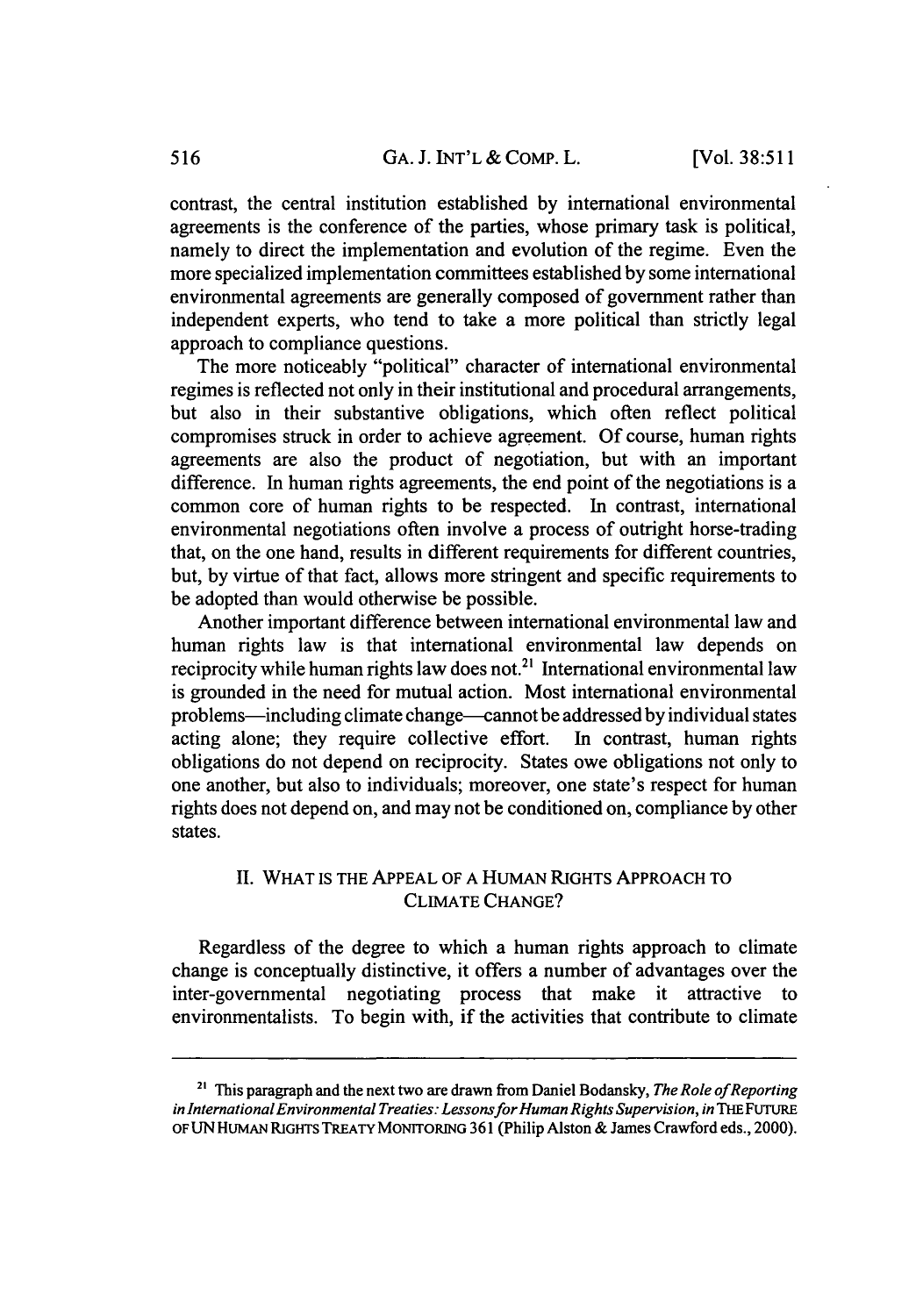change violate human rights law, then we do not need to wait for governments to agree to cut their emissions; our current practices are illegal already. Under existing law we can make legal arguments about what countries *must* do, as opposed simply to policy arguments about what they *should* do.

Human rights law promises not only legal arguments but also forums in which to make those arguments. In contrast to international environmental law, where dispute resolution mechanisms are in short supply, human rights law is full of tribunals to hear complaints and rapporteurs to investigate more general situations.<sup>22</sup> These procedures give victims of climate change, who generally have little influence in inter-governmental negotiations, a forum in which they possess greater power. $^{23}$ 

Moreover, by focusing on the harms suffered by particular individuals and groups, human rights procedures help put a human face on climate change and make the impacts more concrete. Politicians have long intuited that people respond more to individual stories than to general statistics.<sup>24</sup> Human rights cases serve as a vehicle for telling the stories of those victimized by climate change. As the International Council on Human Rights Policy notes:

Lawsuits draw attention to harmful effects that might otherwise remain below the public radar, put a name and face to the otherwise abstract suffering of individuals and provide impetus and expression to those most affected by the harms of climate

<sup>&</sup>lt;sup>22</sup> Potential forums include, at the global level, the Human Rights Committee established by the International Covenant on Civil and Political Rights and the Committee on Economic, Social and Cultural Rights established by the International Covenant on Economic, Social and Cultural Rights. Regional tribunals include the Inter-American Commission and Court of Human Rights and the European Court of Human Rights. In addition, claims could potentially be pursued in national courts-for example, in the United States under the Alien Tort Statute. *See generally* ADJUDICATING CLIMATE CHANGE: STATE, NATIONAL, AND INTERNATIONAL APPROACHES (William C.G. Bums & Hari M. Osofsky eds., 2009) (asserting that courts represent crucial forums for addressing climate change).

<sup>23</sup> *See* Sinden, *supra* note 8, at 264-65 (discussing the "distribution of power and resources in society" and arguing that those who stand to gain the most from climate change regulation are "primarily individual people" who otherwise would "have no political voice or standing in those developed countries where the vast bulk of the problem originates"). As Rebecca Bratspies notes, ExxonMobil earned \$45.2 billion in 2008, giving them political influence that victims of climate change cannot match. Bratspies, *supra* note 13, at 652. 24 As Joseph Stalin is said to have remarked, "The death of one man is a tragedy. The death

of millions is a statistic." PETER YORK, DICTATOR STYLE: LIFESTYLEs OF THE WORLD'S MOST COLORFUL DESPOTS 111 (2006).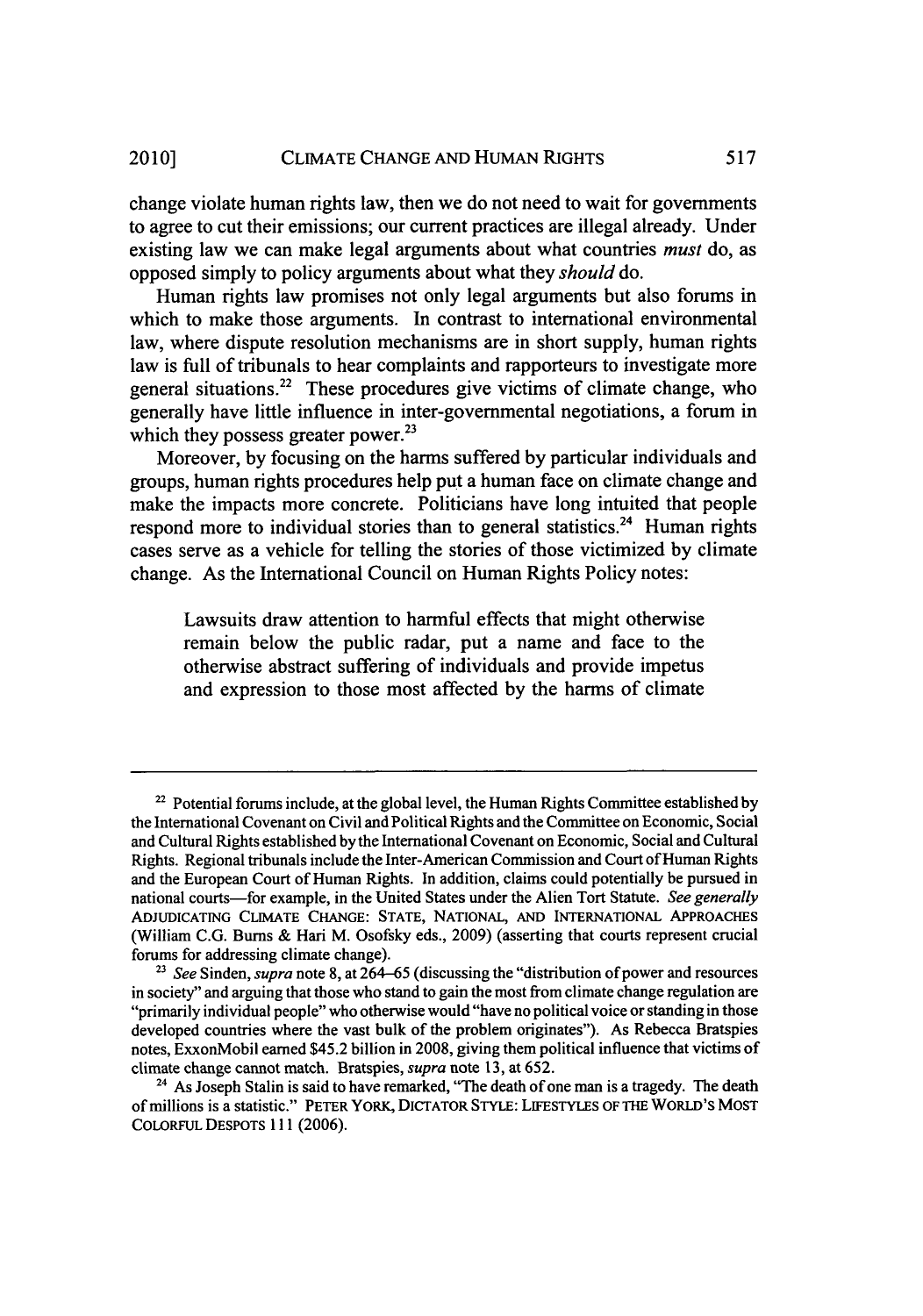change. They can thus mobilise public opinion in support of policy change.25

More generally, characterizing something as a human rights problem elevates its standing relative to other issues. It gives the problem greater moral urgency and appeals to an additional constituency beyond environmentalists. In this regard, it serves a similar function as efforts to characterize climate change as an energy security or military security problem. As "merely" an environmental problem, climate change may not muster the political will necessary for costly actions to reduce emissions; but if climate change is a security problem—or a human rights problem—then perhaps people will be more willing to act.

#### III. **DOES CLIMATE CHANGE** VIOLATE HUMAN **RIGHTS?**

It is sometimes said that climate change violates human rights.<sup>26</sup> If this is simply a shorthand way of saying that climate change will affect the realization and enjoyment of a variety of widely recognized human rights, then it is very likely true. Although the extent and nature of these harms are still unclear and will vary from region to region, climate change is likely to affect the right to life, the right to adequate food and water, the right to health, and the right to self-determination, among others.<sup>27</sup> Some of the harms are caused by climate change directly—the heat wave that struck Europe in 2003 was directly responsible for tens of thousands of deaths from cardiovascular and respiratory diseases. Other effects are indirect. For example, global warming is expected to result in more intense storms, increased drought, water shortages, and flooding of coastal areas, which in turn may result in malnutrition due to heatand drought-related crop losses, disease due to changed disease vectors and lack of access to clean drinking water, and loss of homes and means of subsistence due to flooding and extreme weather events. Tragically, the biggest impacts are expected in poor regions of the world such as Africa and Bangladesh, where people are the most vulnerable, have the least capacity to

**<sup>25</sup>** INT'L COUNCIL ON HuM. RTs. POL'Y, CLIMATE CHANGE **AND** HUMAN RIGHTS: **A** ROUGH GUIDE 41 (Stephen Humphreys & Robert Archer eds., 2008), *available at* http://www.ichrp.org/ files/reports/45/136\_report.pdf. 26*See, e.g., THEODOR RATHGEBER, CLIMATE CHANGE VIOLATES HUMAN RIGHTS (2010).* 

<sup>27</sup> Caney, *supra* note 14, at 75-82; *see also* WORLD **HEALTH ORGANIZATION,** PROTECTING **HEALTH** FROM **CLIMATE CHANGE: CONNECTING SCIENCE, POLICY AND PEOPLE** 2 (2009), *available at* http://whqlibdoc.who.int/publications/2009/9789241598880-eng.pdf.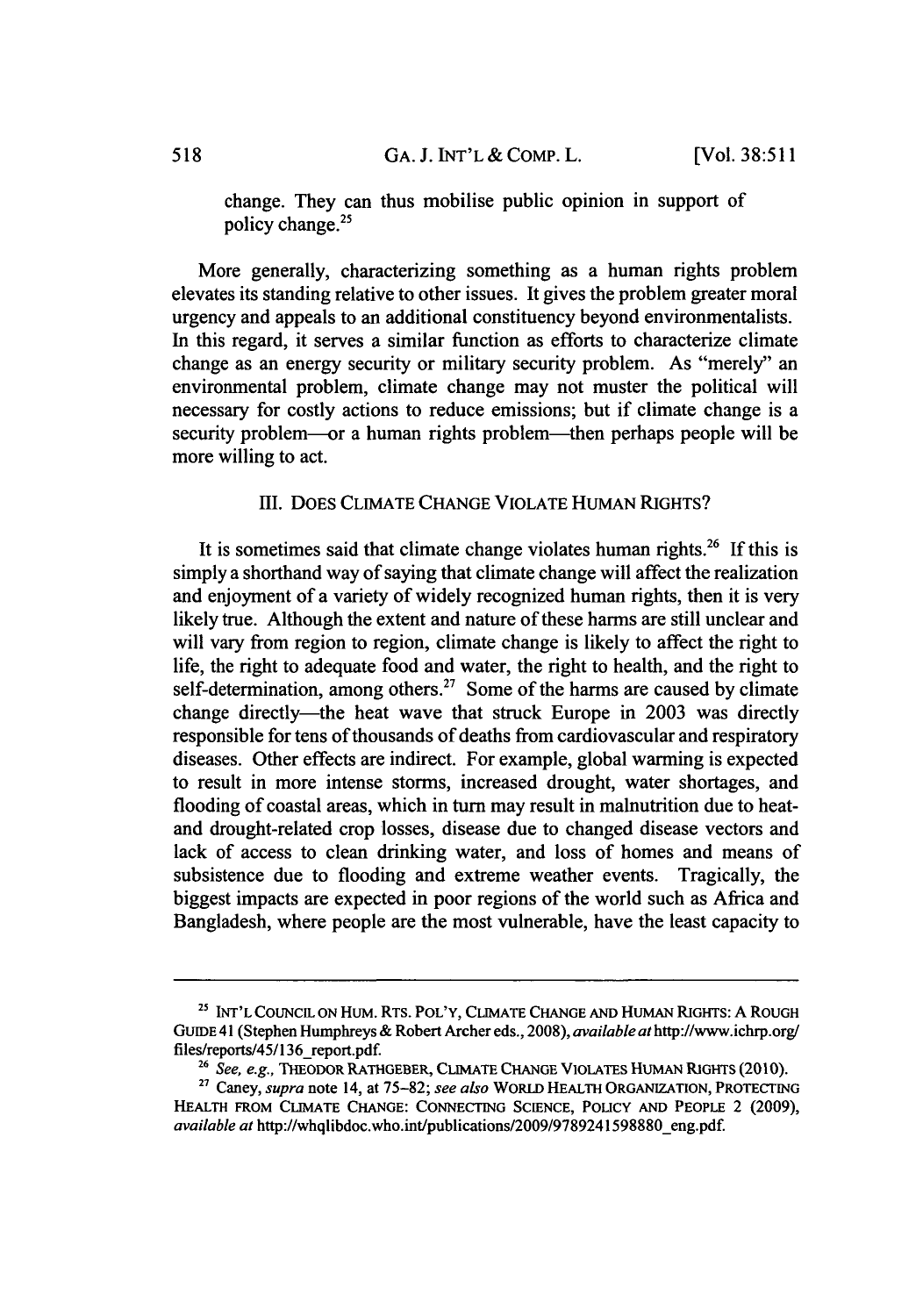adapt, and are the least responsible for having caused the problem in the first place.

To the extent that conceptualizing climate change as a human rights problem serves a symbolic or political function, then identifying these human harms may be enough. In essence, the argument is that climate change will severely impact the enjoyment of important human rights—the right to life, the right to food, the right to health, the right to self-determination, and so forth. Therefore we need to prevent it.

But although this reasoning may be compelling as a policy argument, it is insufficient as a legal argument. Legally, climate change no more violates human rights than does a hurricane, earthquake, volcanic eruption, or meteor impact. Human rights are "human" by virtue of not only their victims but also their perpetrators. And they represent human rights "violations" only if there is some identifiable duty that some identifiable duty-holder has breached. As Professor John Knox notes: "Not all infringements of human rights violate legal obligations; human rights may have ethical or moral import without having correlative duties under human rights law."<sup>28</sup> Thus, in considering the connections of human rights and climate change, we need to focus as much, if not more, on the nature of the duties involved as the nature of the rights.<sup>29</sup>

# IV. ARE THERE HUMAN RIGHTS DUTIES TO PREVENT OR LIMIT CLIMATE CHANGE? IF **SO,** WHO OWES THEM TO WHOM?

In thinking about possible duties to limit climate change, it is useful to separate three issues: first, the types of duties involved; second, the bearer of these duties; and third, the beneficiary of the duties (that is, the holder of the correlative rights). Or, to put it simply: what, who, and to whom.

What types of duties might exist to limit climate change? Human rights scholars often distinguish between duties to respect, protect, and fulfill.<sup>30</sup>

The duty of states to respect human rights is the most familiar and the least controversial. States may not act in ways that deprive individuals of their rights. For example, states may not engage in torture, commit extrajudicial killings, or deliberately starve civilians. These negative duties are duties to refrain from particular types of actions. In the climate change context, the duty to respect has implications for government activities that directly contribute to

*<sup>30</sup>Id.* at 179-80.

<sup>28</sup> Knox, *supra* note 8, at 165.

<sup>&</sup>lt;sup>29</sup> See id. (providing an excellent exploration of human rights duties relevant to climate change).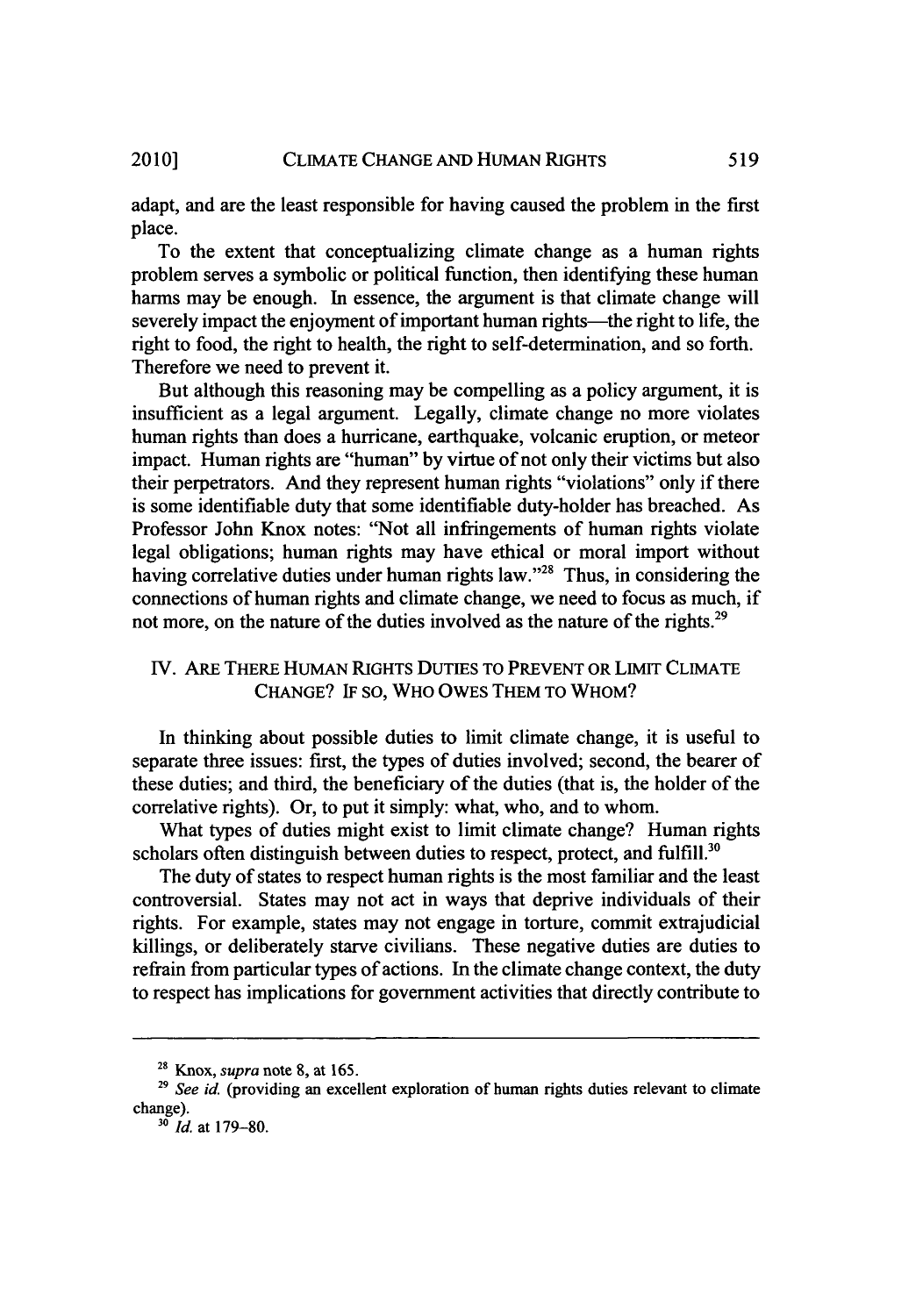climate change-for example, emissions of carbon dioxide from government facilities and from military activities. It might also apply to government decisions regulating private conduct—for example, decisions about whether to grant oil leases, which Rebecca Bratspies examines in her contribution to this symposium issue. $31$  As Bratspies explores, a human rights framework suggests that when making regulatory decisions, governments should consider both substantive rights, such as the right to a healthy environment, and procedural rights, such as the right to information, assessment, and participation, which in general provide stricter and clearer duties, with less deference to government balancing.

In contrast to the duty to respect—a negative duty not to engage in actions that adversely affect the enjoyment of a human right—the duty to protect is a positive duty that potentially requires states to prevent non-governmental actors from infringing on human rights as well as to alleviate the harms.<sup>32</sup> For example, the Convention on the Elimination of Racial Discrimination not only prohibits states from engaging in discrimination themselves, but also requires states to protect individuals against private discrimination-for example, through the enactment of anti-discrimination laws.<sup>33</sup> Similarly, the Committee on Economic, Social and Cultural Rights (CESCR) has found that the right to health imposes a duty to formulate and implement policies to promote health. In the context of climate change, the duty to protect could include a duty to regulate private emissions that contribute to climate change as well as a duty to undertake adaptation measures to limit the harms caused by global warming. Important questions regarding the duty to protect include: Is the duty one of due diligence, negligence, or strict liability? To what extent may a state balance protecting human rights against other important societal objectives? And to which activities does the duty apply—only activities within a state's territory or also activities by its nationals elsewhere?

**<sup>3&#</sup>x27;** Bratspies, *supra* note 13, at 649.

*<sup>32</sup> See, e.g.,* Soc. & Econ. Rights Action Ctr. v. Nigeria (Oganiland Case), Comm. No. 155/96,1 57 (Afr. Comm'n on Human & Peoples' Rights 2001) (asserting that states have a duty to "protect [its] citizens **...** from damaging acts that may be perpetrated by private parties"); Inter-Am C.H.R., *Report on the Situation ofHuman Rights in Ecuador,* OEA/Ser.L/V/II.96, doc 10 rev. 1, at ch. VIII (April 24, 1997), *available at* http://www.cidh.org/countryrep/ecuadoreng/Index%20-%20Ecuador.htm (detailing that states have "an obligation.., to take reasonable measures to prevent such risk [to life or health], or the necessary measures to respond when persons have suffered injury"). See generally Knox, *supra* note 8, at 172-73, 179-80 (stating that a "state is under an obligation to take positive steps to protect against the harm" and detailing the duties to regulate state and private conduct).

<sup>&</sup>lt;sup>33</sup> International Convention on the Elimination of All Forms of Racial Discrimination art. 2, *openedfor signature* Dec. 21, 1965, 660 U.N.T.S. 195.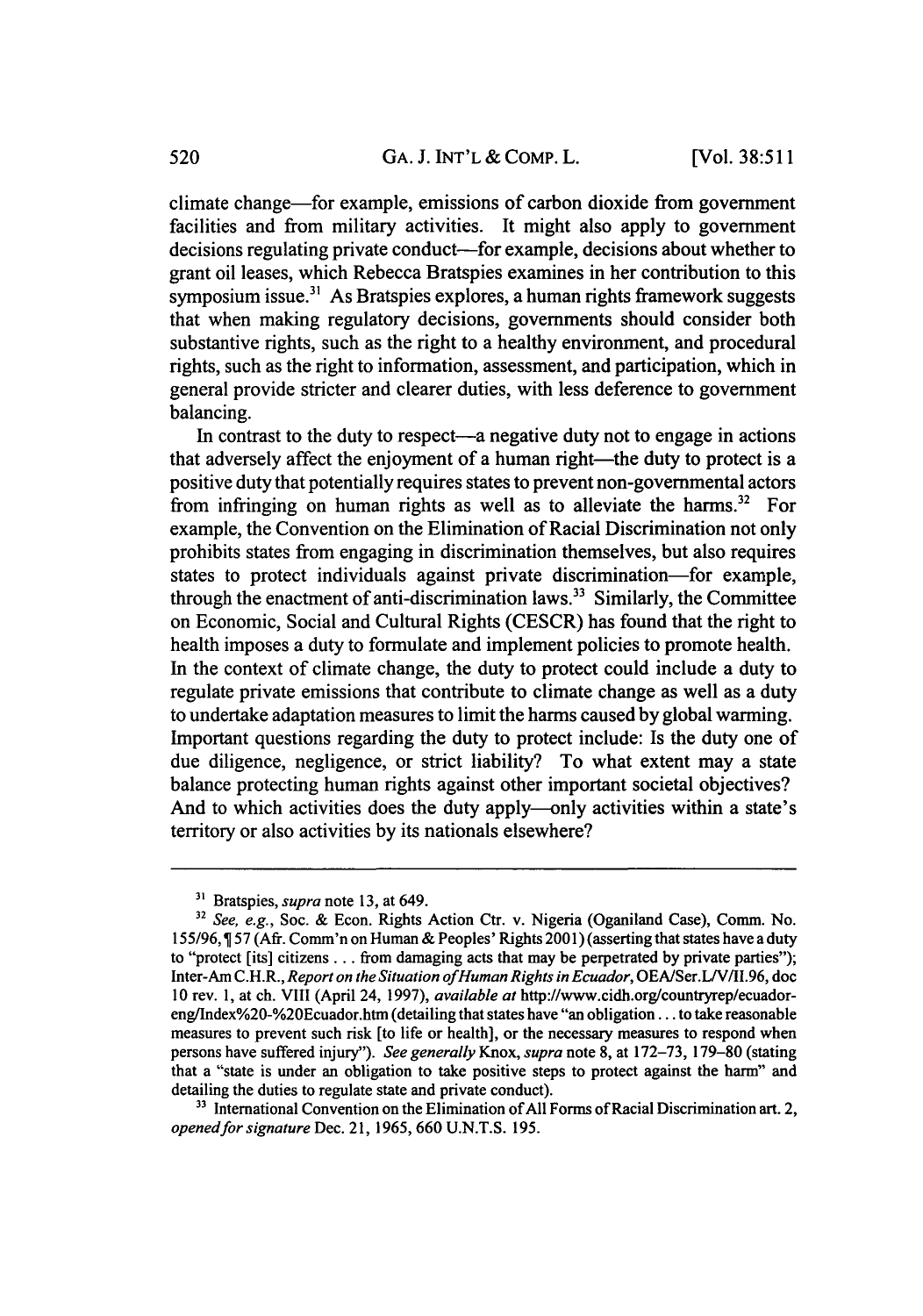#### CLIMATE CHANGE **AND** HUMAN RIGHTS 2010]

In addition to duties to respect and protect, some argue that human rights law imposes duties to take positive steps to fulfill or facilitate the satisfaction of human rights. For example, the CESCR has found that the International Covenant on Economic, Social and Cultural Rights requires states "to adopt appropriate legislative, administrative, budgetary, judicial, promotional and other measures towards the full realization of the right to health,"<sup>34</sup> including "national policies aimed at reducing and eliminating pollution of air, water and soil."<sup>35</sup> According to the CESCR, states have a duty to "ensure the satisfaction" of, at the very least, minimum essential levels" of economic, social, and cultural rights.36 Similarly, pursuant to a duty to fulfill, rich states might have a duty to provide assistance to poorer states to help them mitigate or adapt to climate change.

Since climate change is attributable primarily to emissions by private actors-for example, the utilities that generate electricity and the individuals who use it, the companies that manufacture products and the consumers who buy them, the auto companies that make cars and the individuals who drive them-a crucial question is whether the duties to respect, protect, and fulfill apply to private actors as well as to states. International criminal law demonstrates that international law can in some cases impose duties directly on individuals, and some have proposed that corporations have duties to respect human rights. $37$  Thus, in theory, human rights law could impose a duty on private actors to respect human rights by limiting their emissions of greenhouse gases.<sup>38</sup> But generally, human rights law—like international environmental law—imposes duties only on states. If this is true of climate change, then human rights law limits the activities of non-state actors only to the extent that states have a duty to protect against climate change by controlling private activities.

Finally, to whom are duties to respect, protect and fulfill owed? Are they owed only to individuals (and possibly groups) within a state's territory? Or

**<sup>31</sup>**U.N. Econ. & Soc. Council [ECOSOC], Comm. on Econ., Soc. & Cultural Rts. [CESCR], General Comment No. 14, *The Right to the Highest Attainable Standard of Heath*, **1** 33, U.N. Doc. E/C. 12/2000/4 (Aug. 11, 2000).

**<sup>35</sup>***Id.* 36.

**<sup>36</sup>**U.N. Econ. & Soc. Council [ECOSOC], Comm. on Econ., Soc. & Cultural Rts. [CESCR], General Comment No. 3, *The Nature of States Parties Obligations,* 10, U.N. Doc. *E/i* 991/23 (Dec. 14, 1990).

<sup>&</sup>lt;sup>37</sup> See e.g., Stephen R. Ratner, *Corporations and Human Rights: A Theory of Legal Responsibility,* 111 YALE L.J. 443 (2001).

*<sup>38</sup> See* Peter Newell, *Climate Change, Human Rights and Corporate Accountability, in* HUMAN RIGHTS **AND CLIMATE CHANGE,** *supra* note 8, at 126.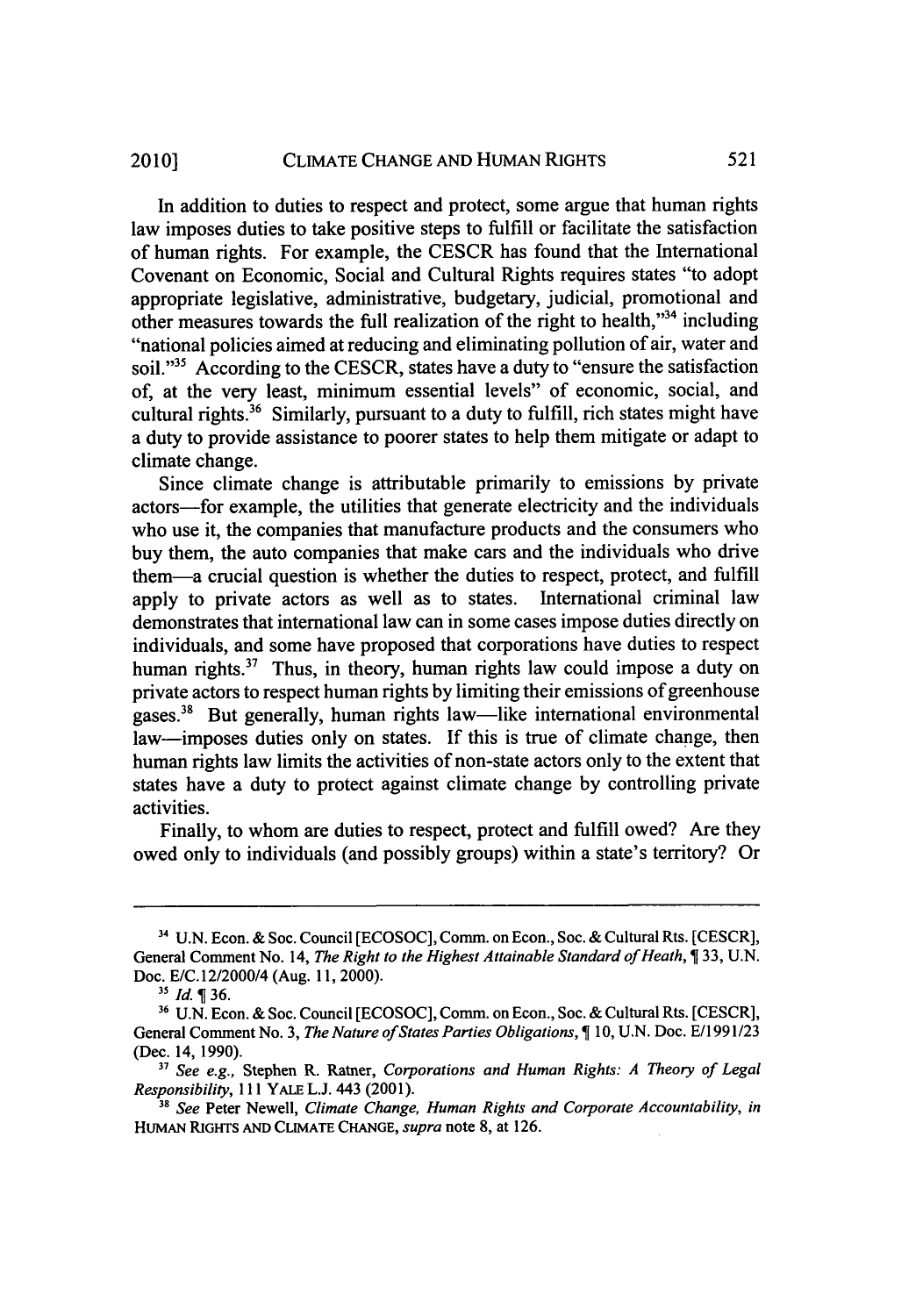do they extend to people in other countries, giving them correlative rights? Generally, the answer to this question depends on whether human rights law applies extraterritorially, when a government acts in another country. But, in the climate change context, defining the geographic scope of the rights holders is necessary even when a government acts, or fails to act, within its territory, since greenhouse gas emissions do not respect borders; emissions purely within a state's territory affect the enjoyment of human rights by people everywhere. Do the extraterritorial effects of greenhouse gas emissions mean that states owe duties to respect and protect to people throughout the world? And, if there is a duty to fulfill, is the same true of it? Do states have a duty to provide assistance internationally?<sup>39</sup> These are crucial questions in fleshing out the interconnections between climate change and human rights.<sup>40</sup>

## V. WHAT ARE THE HUMAN RIGHTS IMPLICATIONS OF ACTIONS TO COMBAT CLIMATE CHANGE?

Thus far we have been considering the impacts of climate change itself on the enjoyment of human rights. In addition, the measures undertaken by states and private actors in response to climate change may affect human rights, as Naomi Roht-Arriaza considers in her contribution to this symposium issue.<sup>41</sup> For example, policies to slow deforestation or to increase reforestation could affect forest communities, the use of corn to produce ethanol could raise the price of agricultural products, and investments in expensive new emissions control technologies could divert resources from other uses and undermine a country's ability to develop.

Analyzing these response measures from the perspective of human rights is in many ways more familiar and straightforward than analyzing the impacts of climate change itself. When a government acts to combat climate change, it must do so in ways that respect human rights. In this regard, measures to combat climate change are no different from measures to combat terrorism or

<sup>&</sup>lt;sup>39</sup> Article 2 of the International Covenant on Economic, Social and Cultural Rights requires states "to take steps, individually and through international assistance and cooperation **....** with a view to achieving progressively the full realization of the rights recognized in the present Covenant." International Covenant on Economic, Social and Cultural Rights art. 2(1), Dec. 16, 1966, 999 U.N.T.S. 53. But, as Stephen Humphreys notes, "the extent to which this exhortation comprises an obligation remains deeply contested." Stephen Humphreys, *Introduction: Human Rights and* Climate Change, in HuMAN **RIGHTS AND** CLUIATE CHANGE, *supra* note 8, at 10.

<sup>40</sup>For an excellent discussion of these issues, see Knox, *supra* note 8, at 200-12.

**<sup>41</sup>**Roht-Arriaza, *supra* note 11, at 593; *see also* Knox, *supra* note 8, at 198-200 (discussing the constraints placed on states' responses to climate change).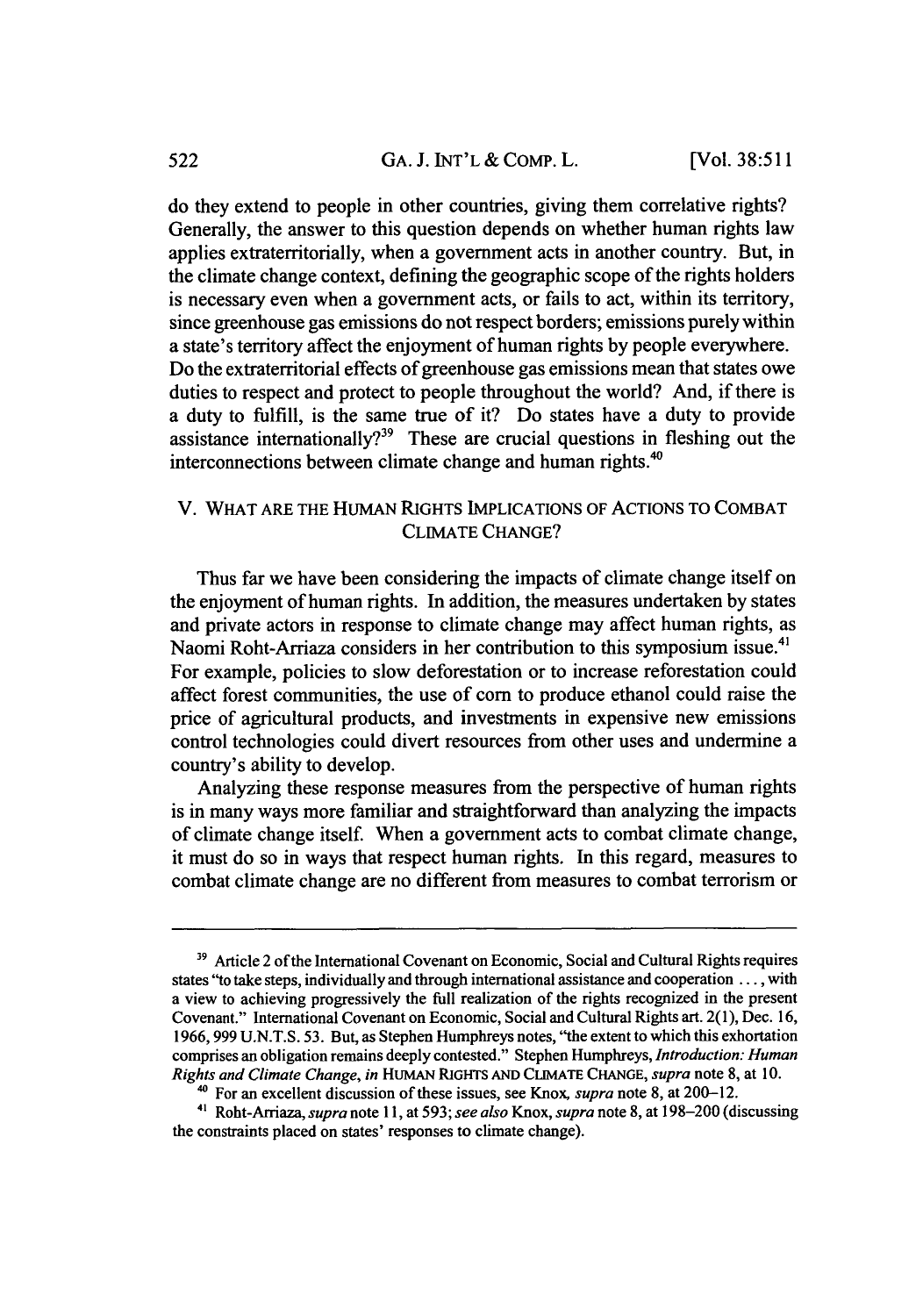crime. For example, forest policies should respect indigenous rights, biofuel policies should respect the right to food, and so forth. Even more controversial, some have proposed that climate change policy distinguish between "luxury" emissions and "subsistence" or "survival" emissions, which should not be cut because they are necessary for the enjoyment of basic human rights to food, water, and shelter.<sup>42</sup>

Human rights law recognizes not only substantive rights such as the rights to life and to food, but also procedural rights such as the right to information and the right to participate in government decision-making processes. As Svitlana Kravchenko considers in her contribution to this symposium issue,<sup>43</sup> these procedural duties have obvious implications for the processes by which governments make decisions about their climate change response strategies both nationally and internationally.

# VI. DOES A HUMAN RIGHTS APPROACH TO CLIMATE CHANGE MAKE SENSE?

In addition to the conceptual question: What does it mean to conceptualize climate change in human rights terms?—and the descriptive question: What does human rights law say about climate change?—there is the normative question: What *should* human rights law say about climate change, if anything?

As critics note, human rights approaches to climate change face significant practical barriers and come at a cost.<sup>44</sup> Attributing particular harms to climate change is difficult and tracing the causal connections between emitters and victims is even harder. As Eric Posner notes,

it would be impossible for a victim of global warming to show that one particular corporation or factory caused his injury. Any theory would need to allocate liability on the basis of market share or some other proxy for degree of responsibility, and although American courts sometimes do this, the difficulties of using such theories for global warming are considerable.<sup>45</sup>

**<sup>42</sup>**Henry Shue, *Subsistence Emissions and Luxury Emissions,* 15 LAW& POL'Y 39 (1993); *see also* PAUL BAER, TOM ATHANASIOU & SWAN KARTHA, THE RIGHT TO DEVELOPMENT IN A CLIMATE CONSTRAINED WORLD (2007) (proposing a "greenhouse development rights" framework).

<sup>&#</sup>x27;3 Kravchenko, *supra* note 12, at 613.

**<sup>&</sup>quot;** Posner, *supra* note 8.

*<sup>41</sup>Id.* at 1934.